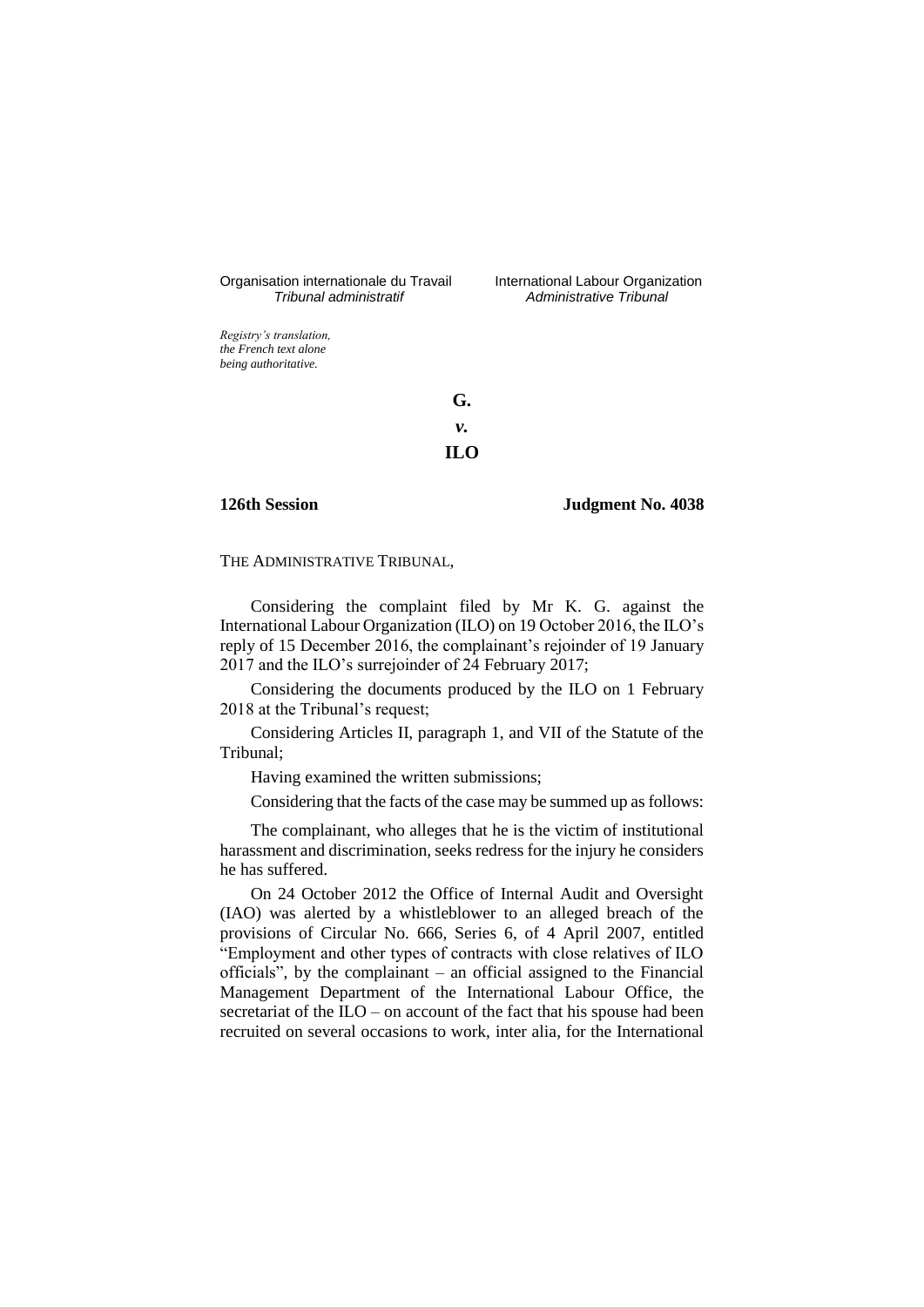Labour Conference. On 16 December 2013, after conducting a preliminary evaluation of these allegations, the IAO, which had identified some *prima facie* evidence warranting the opening of an investigation, contacted the complainant to inform him that it would be necessary to interview him. The IAO referred to an "allegation" which had been brought to its attention, without providing any further details of its actual content, and asked the complainant to make himself available on 18 December. However, the complainant was due to be interviewed on that date in the context of a recruitment competition. Thus, the IAO interview was ultimately held on 19 December 2013. During the latter interview, the complainant had to answer several questions related to the recruitment of his spouse as well as a potential conflict of interest arising from the fact that it was he who processed the payment of the sums due to her under various contracts. He stated that "everyone" knew that he was married to her.

On 25 August 2014, after he had enquired about the progress of the investigation which, he said, was affecting his health, the complainant was contacted by the IAO with a view to holding a further interview "to follow up the current investigation and clarify certain points related to additional information obtained on the matter". The second interview took place on 2 September 2014. In addition to the issue of his spouse's recruitment, he was asked to clarify the substantial increase in the number of hours of overtime which he had worked during the International Labour Conference in 2013. He was informed by letter of 16 December 2014 that, in light of the findings of the IAO's investigation report, the conclusion had been reached that he had not committed any error warranting a disciplinary sanction.

Meanwhile, in November 2014 the complainant had filed a grievance with the Human Resources Development Department (HRD) challenging several aspects of the investigative process which, in his view, constituted harassment. He requested that his grievance be examined and that all the consequences should be drawn therefrom. Subsidiarily, he sought redress for the moral injury resulting from the deterioration in his health. This grievance was dismissed in February 2015.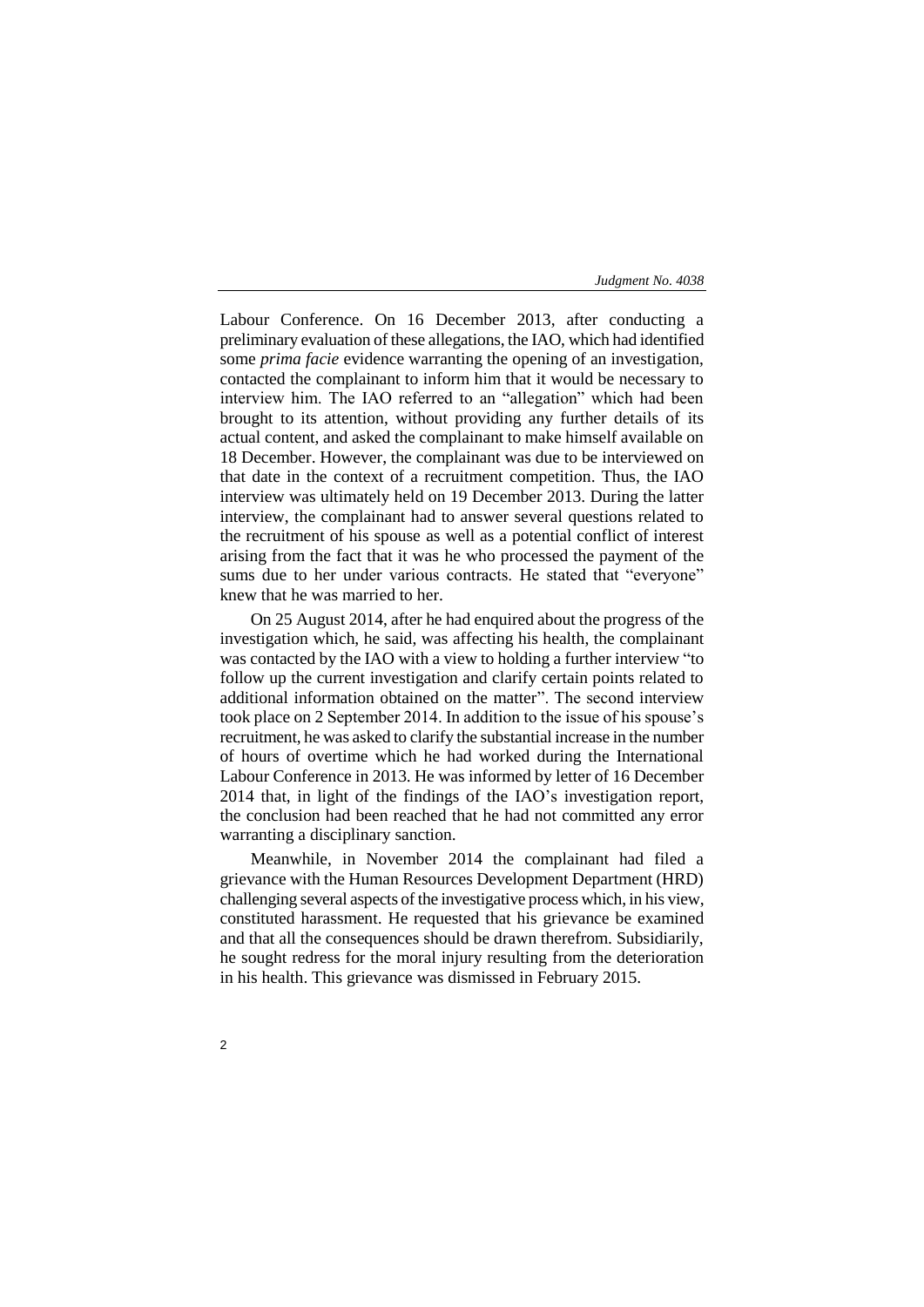In March 2015 the complainant filed a grievance with the Joint Advisory Appeals Board (JAAB) in which he enlarged somewhat on the submissions made in the grievance he had submitted to HRD and asked the JAAB to recommend to the Director-General that the moral injury suffered should be redressed. Under this head, he sought the payment of the equivalent of one year's salary, the "reinstatement" of his spouse in the Organization, the circulation of an information note setting out the findings of the investigation, the adoption of disciplinary sanctions against the whistleblowers for their fallacious, malicious allegations, the issuing of warnings to the IAO on account of its flawed proceedings and abuse of authority and a letter of apology from the Administration. The JAAB issued its report on 20 May 2016. It considered that the investigation opened against the complainant was abusive because it was unjustified, that responsibility for compliance with the applicable provisions lay with HRD and that the investigative process was tainted with a number of flaws constituting institutional harassment. As it considered that the grievance was well founded, it recommended that the Director-General should send a letter of apology to the complainant and circulate an information note to persons who were aware of the investigation in order to dispel any suspicions they might have had with regard to the complainant, that it should be made clear to former and possible future employers of the complainant's spouse, through a communication from HRD, that there was nothing in the applicable rules to prevent her employment, to grant the complainant 50,000 Swiss francs in compensation for moral injury and, lastly, to take the requisite steps for the adoption of rules and procedures for investigations.

By a letter of 19 July 2016, which constitutes the impugned decision, the complainant was notified of the Director-General's decision not to accept the JAAB's recommendations and to dismiss his grievance as unfounded.

The complainant filed a complaint with the Tribunal on 19 October 2016 seeking the setting aside of the impugned decision, the payment of compensation under all heads equal to one year's salary and the implementation of the JAAB's recommendations.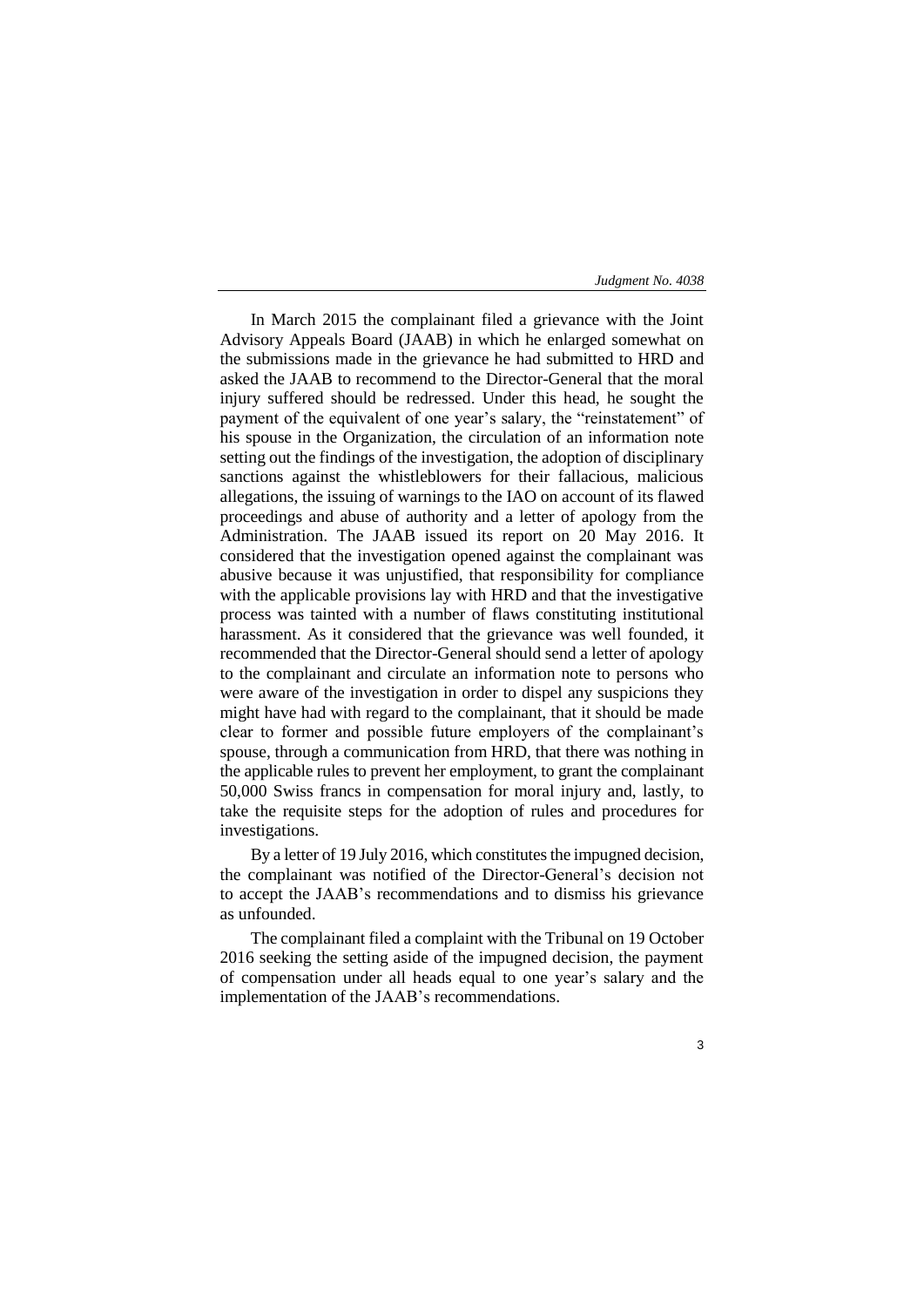The ILO submits that the complaint is irreceivable because the opening of the investigation was not an act adversely affecting the complainant and the Tribunal is not competent to order the measures recommended in the report of 20 May 2016. It asks the Tribunal to dismiss the complaint as otherwise unfounded.

During its preliminary examination of the case, the Tribunal asked the ILO to produce several documents related to the IAO investigation. These documents were produced on 1 February 2018.

# CONSIDERATIONS

1. The Tribunal first notes that the complainant requests an oral hearing. This request is rejected as the written pleadings and evidence which the parties have provided are sufficient to enable the Tribunal to reach an informed decision.

2. The complainant submits that he was subjected to institutional harassment resulting from the fact that he had to undergo an unjustified investigation, from several procedural flaws in the investigation, from being summoned to the first interview just before being interviewed for a recruitment competition, from unequal treatment, from the IAO's obduracy, from discrimination due to his marital status and from a breach of his right to be treated with respect and dignity.

In so doing, the complainant paraphrases the findings of the JAAB, which in its May 2016 report considered:

- "131. [...] that [the complainant] was subjected to an unwarranted investigation and that the investigation procedure followed was tainted with irregularities as regards compliance not only with the principle of equal treatment and respect for the dignity of the person under investigation, but also the intrinsic rules of a procedure consonant with the Organization's duty of care towards its officials.
- 132. The Board considers that, *taken as a whole*, all these elements lead to the conclusion there was institutional harassment, irrespective of whether these actions, which were perceived by [the complainant] to be a violation of his fundamental rights and an affront to his dignity, were deliberate (Judgments 2524, under 25, 2370, under 17, and 3250, under 9). Continued mismanagement undermining an employee's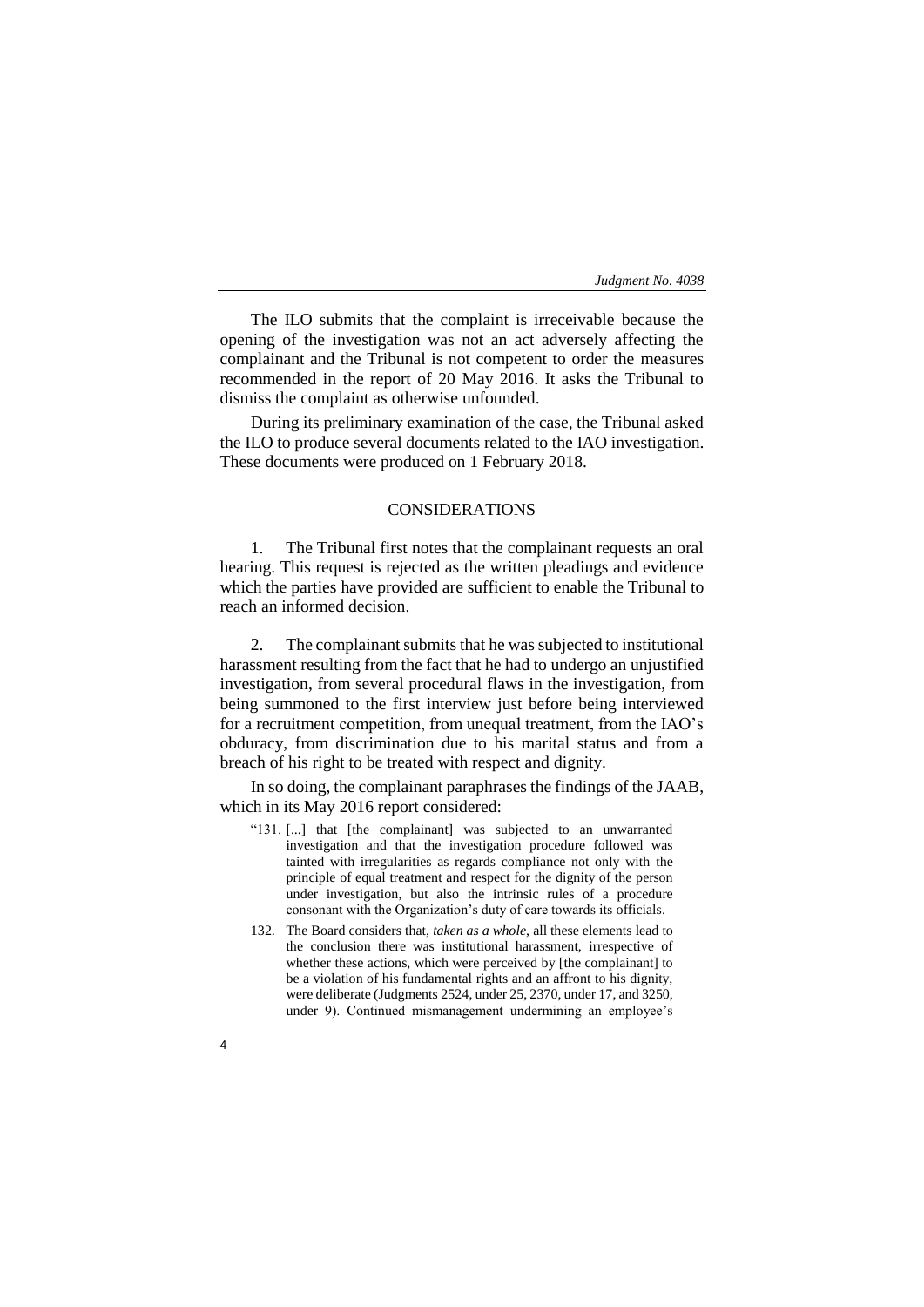dignity can constitute institutional harassment (Judgment 3250, under 10). The Board also considers that the Office's conduct (be it that of HRD, the IAO, or the investigator) was not of a reasonable nature that might have dispelled any hint of the harassment alleged by the [complainant]."

3. The complainant submits that the opening of the investigation concerning him was abusive. The Organization objects to the receivability of this plea on the grounds that the opening of an investigation does not constitute an appealable injurious act.

As the Organization recalls, according to the Tribunal's case law, a decision to open an investigation into misconduct is not a decision that affects the official's status (see Judgments 3236, under 12, and 2364, under 3 and 4). The purpose of such an investigation, which may be compared – in terms of criminal justice – to the investigation that precedes possible criminal proceedings, is not to gather evidence which can be used against the person concerned, but to provide the competent authority with information enabling it to determine whether the opening of a disciplinary procedure is warranted. Since it does not affect the complainant's legal situation or alter her or his status, the decision to open an investigation does not constitute an "administrative decision" which may be impugned before the Tribunal (see the aforementioned Judgment 2364, under 3 and 4).

However, as stated above, the complainant submits that this allegation, combined with others, is proof of harassment. The Tribunal must therefore ascertain whether the opening of the investigation is in itself sufficient to establish the existence of institutional harassment.

4. The unlawfulness of the opening of the investigation was not a plea expressly raised by the complainant in his grievances. The issue is addressed for the first time in the report of the JAAB, which considered that the investigation opened into the complainant's conduct was abusive because it was unjustified.

-



Registry's translation.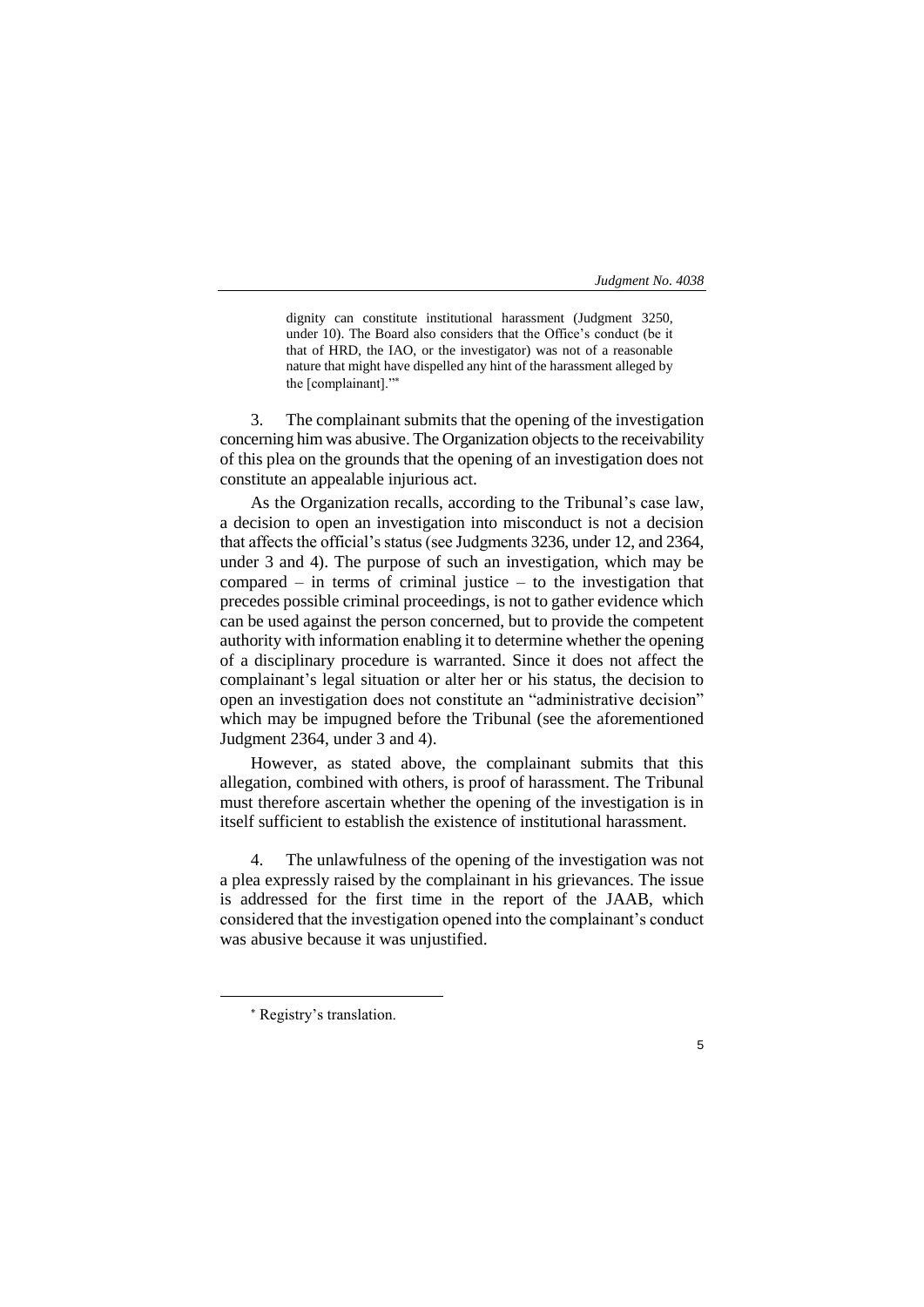Paragraph 30 of the Uniform Guidelines for Investigations  $(2<sup>nd</sup> Edition)$  endorsed by the  $10<sup>th</sup>$  Conference of International Investigators held in June 2009 reads:

"Once a complaint has been registered, it will be evaluated by the Investigative Office to determine its credibility, materiality, and verifiability. To this end, the complaint will be examined to determine whether there is a legitimate basis to warrant an investigation."

In this case, the IAO consulted HRD, which concluded that "[i]t appears that breaches to Circular [No. 666, Series 6] have occurred, but this preliminary review is insufficient to determine whether those breaches were intentional. Confronting the officials concerned would be a necessary step in determining possible responsibilities". Moreover, the preliminary review had revealed that the complainant's spouse had received seven daily contracts with the Organization of a total value of more than 20,000 Swiss francs.

In its report, the JAAB meticulously considered whether the preliminary evaluation offered a "legitimate basis" for the further step of opening an investigation. It reached the conclusion that, with regard to breaches of Circular No. 666, the investigation ought primarily to have concerned the persons who had offered the unlawful contracts and not the complainant. In the JAAB's opinion, the only issue concerning the complainant which should have been examined during the preliminary evaluation was whether he had revealed his close relationship with his spouse as required by paragraph 12 of the circular. On the basis of the preliminary evaluation, during which HRD had indicated that the complainant had "consistently appended pay slips or confirmations of earnings for his wife issued by the Office to his annual family [status] declarations", the JAAB inferred that the complainant had complied with his obligation to disclose his family relationship and that this aspect ought to have been verified at the preliminary evaluation stage, which would have obviated the need to open an investigation.

The decision to open an investigation, which in no way prejudges the decision on the merits of a possible sanction, lies at the discretion of the competent authority.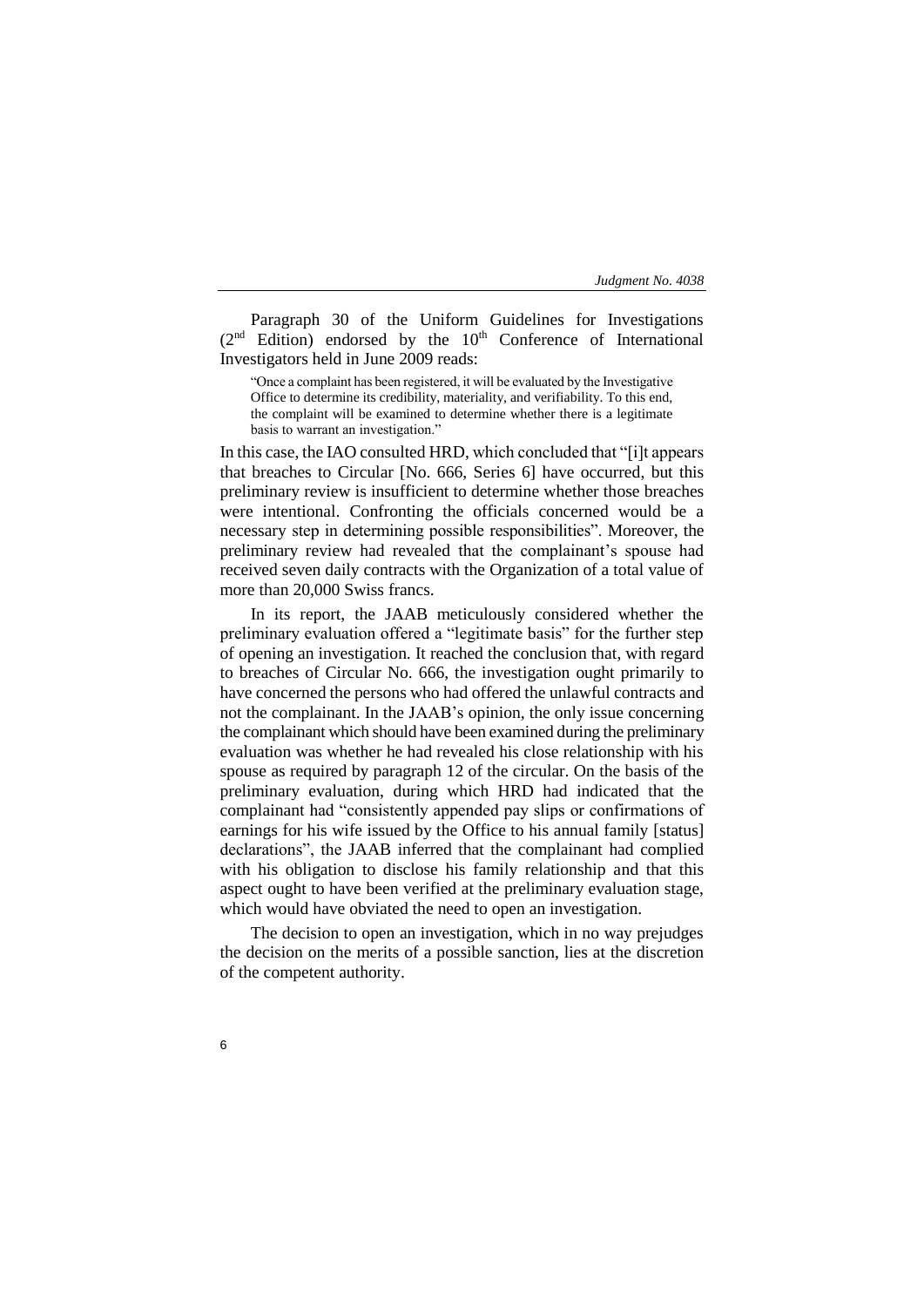In the present case, having consulted HRD, which considered that it would be necessary to confront the officials concerned in order to determine responsibilities, and having ascertained that the complainant's spouse had in fact been given seven contracts, including four for the International Labour Conference, the IAO formed the opinion that it had identified sufficient *prima facie* evidence to open an investigation.

The Tribunal considers that the evidence available to the IAO at that stage justified looking into whether, apart from mentioning his family relationship in his annual family status reports, the complainant had also disclosed it to the persons whom he had contacted in order to obtain a contract for his spouse, and whether he might not be in a situation of conflict of interest because he was the official responsible for paying the sums due to his spouse.

The Tribunal therefore finds that, in opening the investigation, the Organization did not exceed the limits of its discretionary power in the matter.

This plea is unfounded.

5. The complainant contends that several flaws tainted the investigation, namely the lack of prior formal notification of the subject matter of the interviews with the investigators, the lack of representation and/or counsel, the failure to hold the interviews in the language of his choice, the fact that the allegations against him were altered during the proceedings, the refusal to hear the witnesses whom he had proposed, the inordinate length of the investigation and the lack of any mention in the investigation report of some interviews to which reference was made in the IAO's case opening form.

In principle, allegations concerning irregularities in an investigation must be brought in the context of a challenge to the final decision arising from the investigation proceedings (see, in this connection, Judgment 3236, under 11). However, in this case, there was no disciplinary decision, since the investigation showed that the allegations against the complainant were unfounded. Nevertheless, inasmuch as the complainant submits that these flaws themselves constitute proof of institutional harassment, the Tribunal must examine them, since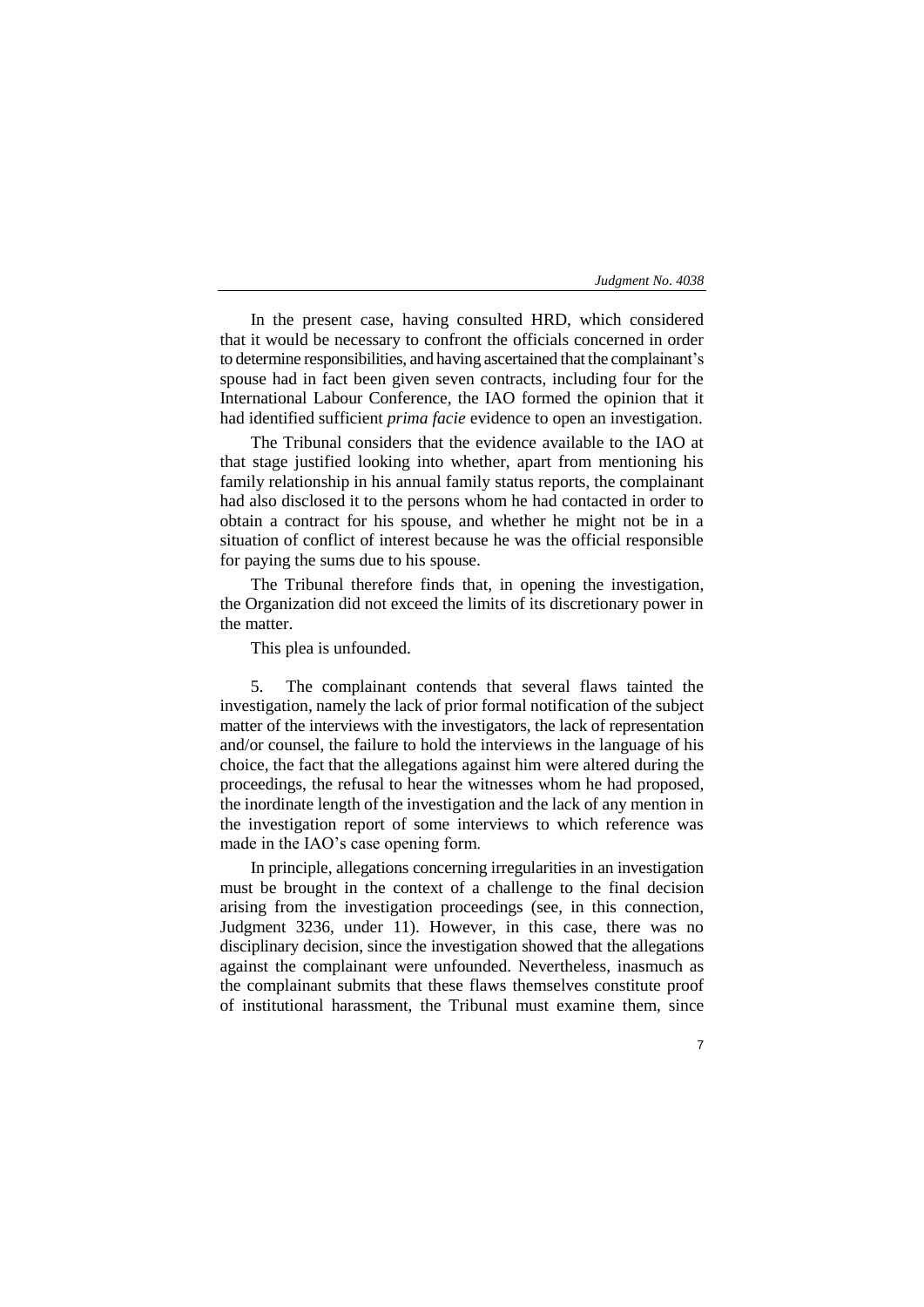the Tribunal's case law has established that the question as to whether harassment has occurred must be determined in the light of a thorough examination of all the objective circumstances surrounding the events complained of (see, for example, Judgment 3871, under 12).

6. The complainant contends that the investigative process was unlawful because he did not receive prior notification of the allegations forming the subject of the two interviews with the investigators. Referring to the report of the JAAB, he submits that he was thus deprived of the possibility of preparing himself in full knowledge of the facts. In his view, this constitutes a breach of paragraph 17 of the Uniform Guidelines for Investigations, which states that "[a]s part of the investigative process, the subject of an investigation shall be given an opportunity to explain his or her conduct and present information on his or her behalf".

The Organization replies that at the beginning of his first interview with the investigators, the complainant was immediately informed of the precise allegations against him and he was given the opportunity to explain his conduct at length and to provide any potentially exculpatory evidence.

The sole purpose of an investigation is to establish the existence of facts that may be contested during disciplinary proceedings in which the rights of defence must be scrupulously safeguarded. The Tribunal considers that it is "clear that the rules relating to due process, in particular, which must be respected scrupulously during the actual disciplinary proceedings [...] (see, for example, Judgment 2475), do not apply during the investigation of matters brought before an internal auditing body" (see Judgment 2589, under 7). The Tribunal holds that, while it is preferable to notify the person concerned that she or he is to be the subject of an investigation, except where this would be liable to compromise the outcome of the investigation, such notification is not a requisite element of due process (see Judgment 3295, under 8).

Once the investigation is opened, the organisation is under an obligation to provide the person concerned with an opportunity to explain her or his conduct and to present any information on her or his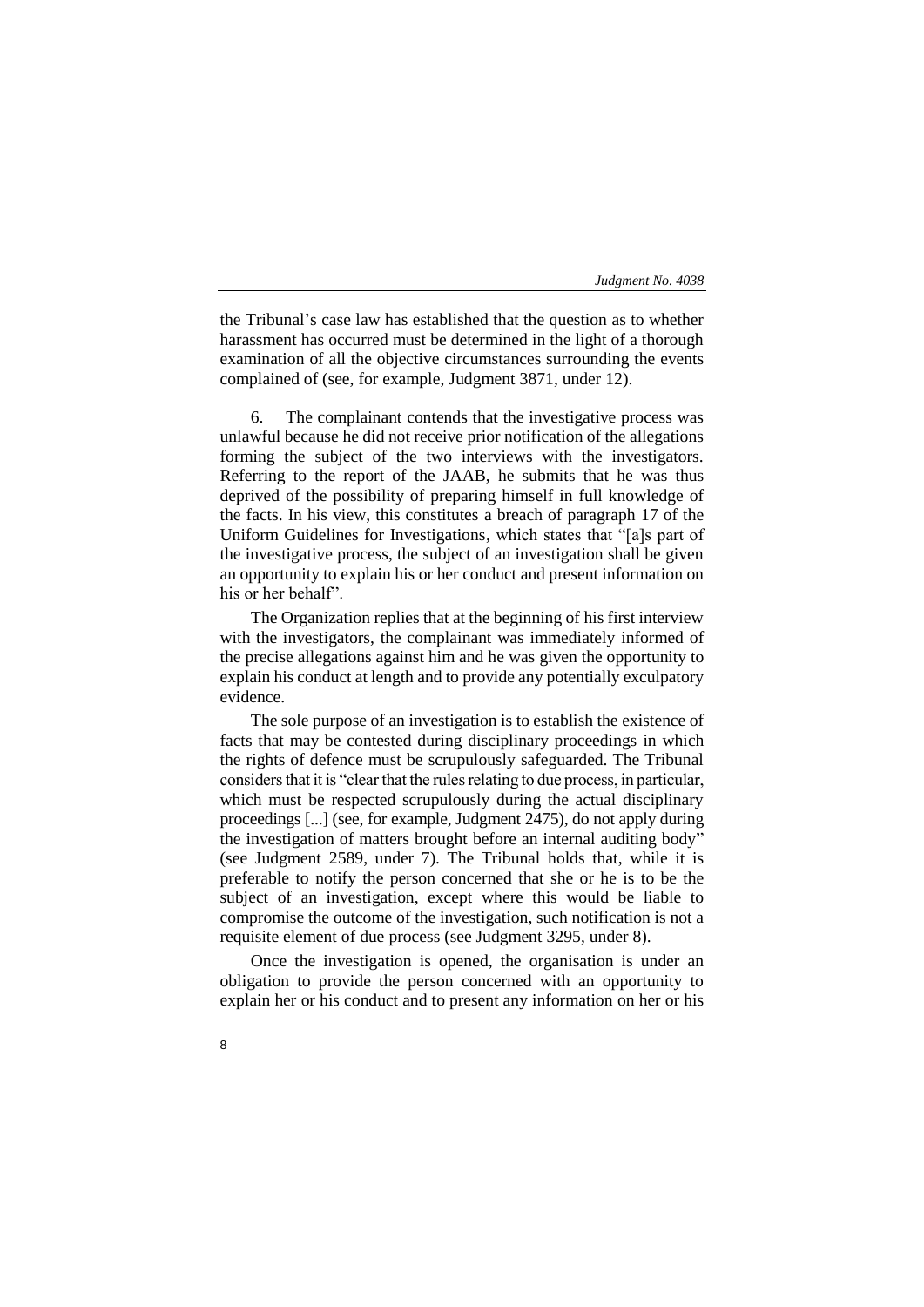9

behalf. The Uniform Guidelines for Investigations do not, however, stipulate when the person concerned must be given this opportunity, since the aforementioned paragraph 17 of the Guidelines provides that this matter "is regulated by the rules, policies and procedures of the Organization". In the International Labour Office there is no internal manual or practical guide setting out the procedure to be followed when conducting such interviews. Like the JAAB, the Tribunal considers that the above-mentioned opportunity should preferably be afforded before rather than during the interview. However, in this case, there is nothing to indicate that the complainant was in any way prevented from defending himself on account of the manner in which the investigation was conducted (see, in this connection, Judgment 2771, under 18).

The plea is therefore unfounded.

7. The complainant takes the Organization to task for refusing to allow him to be accompanied during the interviews with the investigators.

The Uniform Guidelines for Investigations do not address the issue of whether the subject of an investigation can be accompanied during an interview with the investigators. The ILO infers from this that organisations enjoy some latitude in the matter, and it outlines the diverse practices of various other international organisationsto support this view.

On this issue, the JAAB found that the practice of not allowing the persons concerned to be accompanied by an observer, which has been "called into question by the Joint Inspection Unit of the United Nations System, no longer seems to be consonant with a procedure respecting the principle of the rights of defence or, more broadly, the [Office's] duty of care".

The report of the Joint Inspection Unit cited by the JAAB states that "[s]taff indicated that they would like an observer or representative of their choosing to be present during interviews. Many investigators agreed with this, yet few internal oversight entities allow the presence of an observer." This passage confirms that, as the law stands at present, the presence of an observer or representative of the person being interviewed cannot be regarded as a standard practice to which the Organization should have adhered.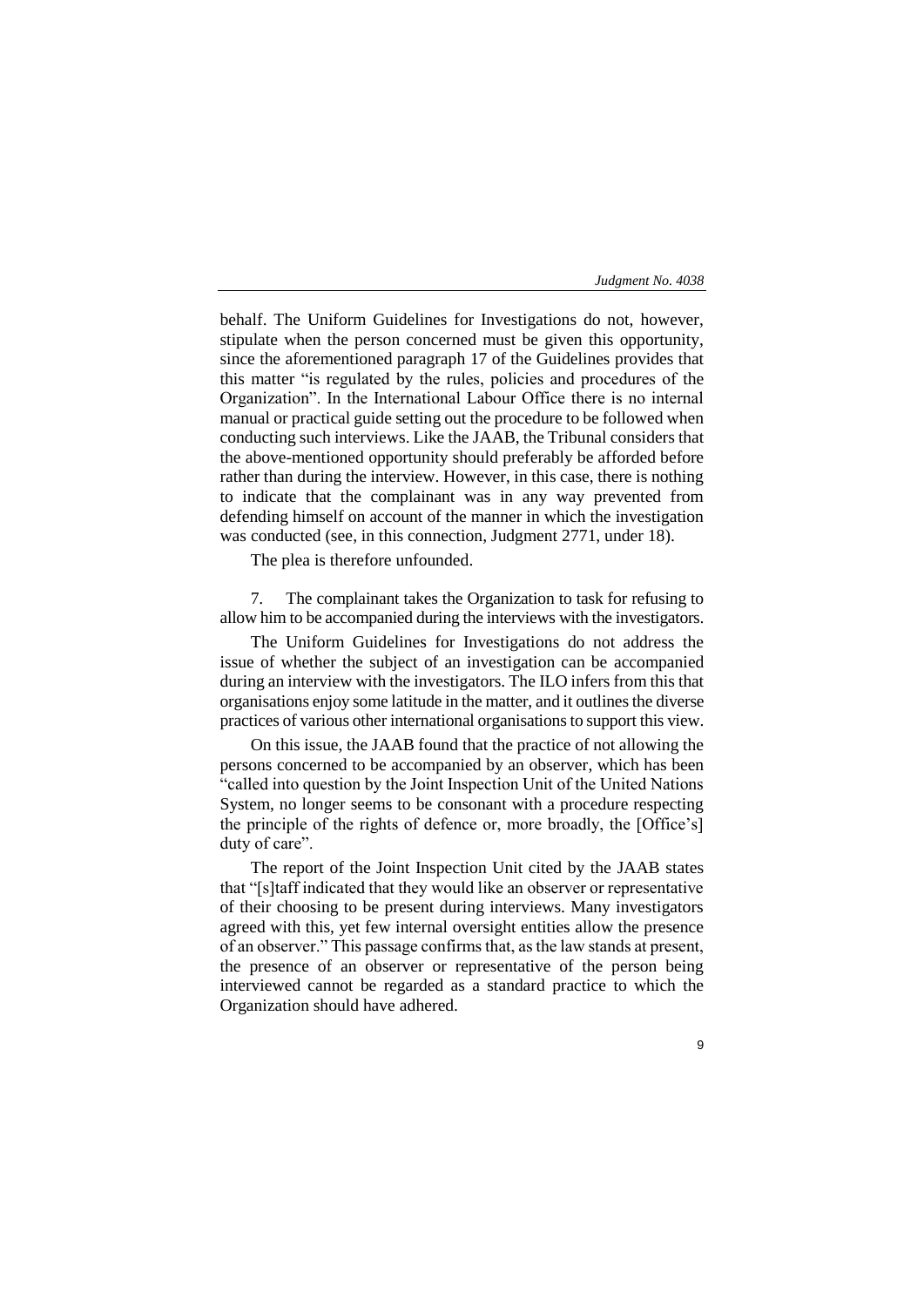The possibility of being accompanied would certainly be preferable. However, the Tribunal has consistently held that no general principle obliges an international organisation to make provision for staff members under investigation to be assisted by a staff representative when they are interviewed (see Judgment 2589, under 7).

This plea is therefore unfounded.

8. The complainant takes issue with the fact that the investigators never asked him in what language he wished to be interviewed. During both interviews the investigators questioned him mainly in English while he invariably replied in French. In his opinion, the absence of an interpreter constitutes a breach of his fundamental rights.

The ILO replies that the complainant raises this issue for the first time in the proceedings before the Tribunal. It explains that the purpose of the second investigator's presence was to translate what was said from French into English and vice versa, if necessary. Lastly, the ILO points out that since 15 April 2014 the complainant has been temporarily assigned to the post of Finance Officer at grade P.2, the generic post description of which requires "an excellent command of English, French or Spanish" and a "good working knowledge of one of the other two languages".

The Tribunal finds that during the interviews there was nothing to prevent the complainant requesting the presence of an interpreter. As he failed to do so, the plea must be deemed to be unfounded.

9. The complainant contends that the allegations against him were altered during the proceedings. The investigation was triggered by a denunciation of the circumstances surrounding his spouse's employment. Several months after the first interview, a second interview concerned a completely different subject, namely the substantial increase in the complainant's overtime during the 2013 International Labour Conference, which had formed the subject of rumours of which the investigator was informed during the investigation.

In its report, the JAAB found that the alteration of the allegations against the complainant during the investigation constituted a procedural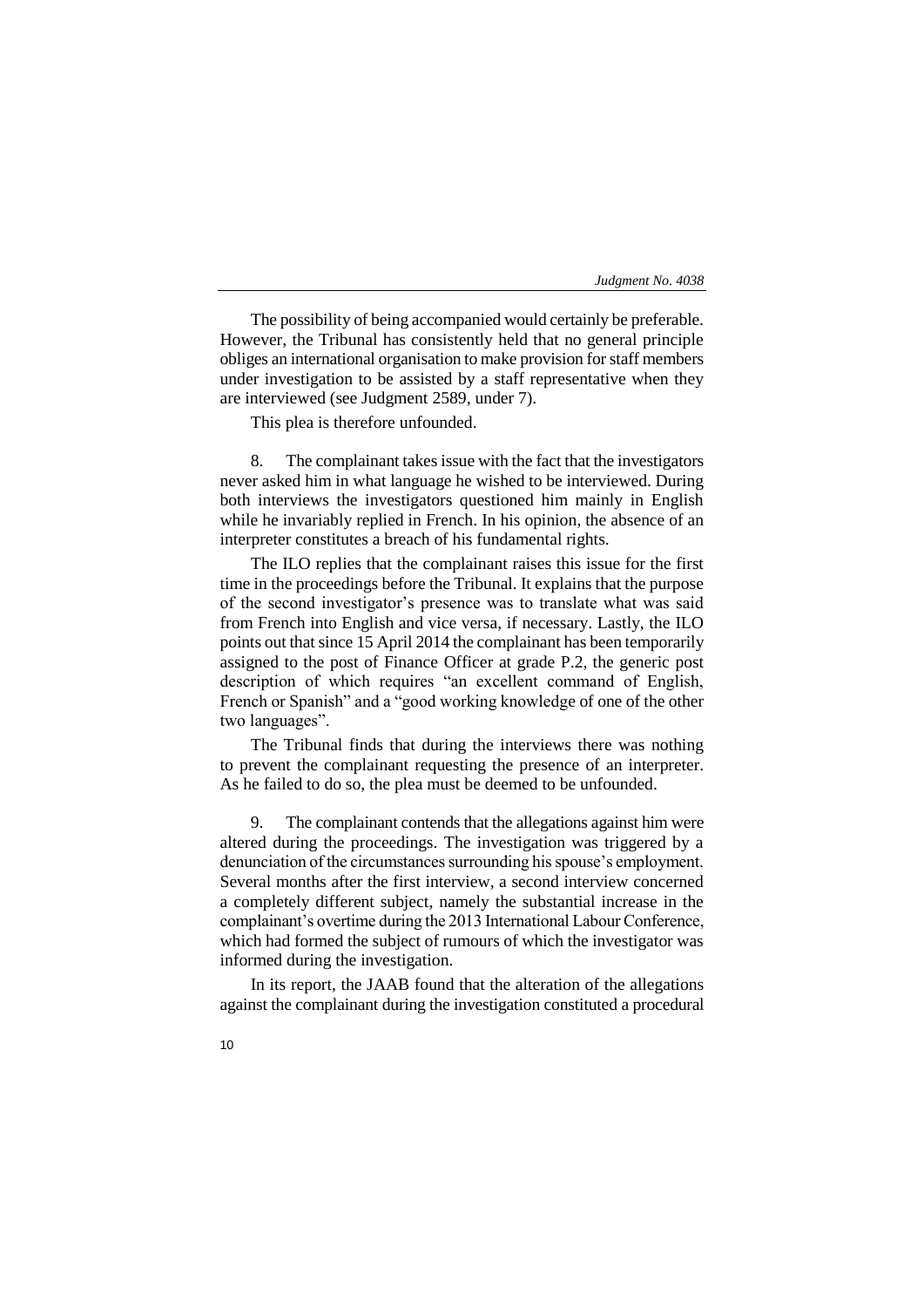flaw and proof of an obdurate attitude towards him. In the JAAB's opinion, the investigator's manner of proceeding was contrary to any investigation procedure and therefore arbitrary, because there was no connection between the two allegations.

The ILO replies that in an inquiry into misconduct it is by no means abnormal that the investigations conducted by the IAO to corroborate an allegation of misconduct should lead it to look into other reports of misconduct by the suspect which have been brought to the IAO's attention in the course of the investigation.

It is true that new facts discovered during an investigation may sometimes corroborate the original allegation. In this case, however, the alleged inflation of the complainant's overtime during the 2013 International Labour Conference has nothing to do with the allegation relating to the circumstances in which his spouse was employed. The suggestion that the excessive amount of overtime that the complainant was accused of having claimed might have been explained by the financial loss resulting from the refusal to recruit his spouse for the Conference does not in itself establish an adequate link between the two allegations.

As this was a new allegation, the IAO should have acted in accordance with paragraphs 27 to 30 of the Uniform Guidelines for Investigations and should at least have determined whether there were legitimate grounds warranting a new investigation on that issue. There is nothing in the file to show – and the defendant organisation does not submit – that the IAO conducted a preliminary evaluation before investigating the new allegation. Moreover, the Tribunal notes that in its report the IAO found, in the complainant's favour, that the overtime he worked in 2013 was less than in the previous year. A preliminary evaluation would have brought this to light at the outset.

This plea is well founded.

10. The complainant submits that he asked that several people (including his supervisors and other officials responsible for approving his spouse's contracts or his overtime) be interviewed and this request was refused.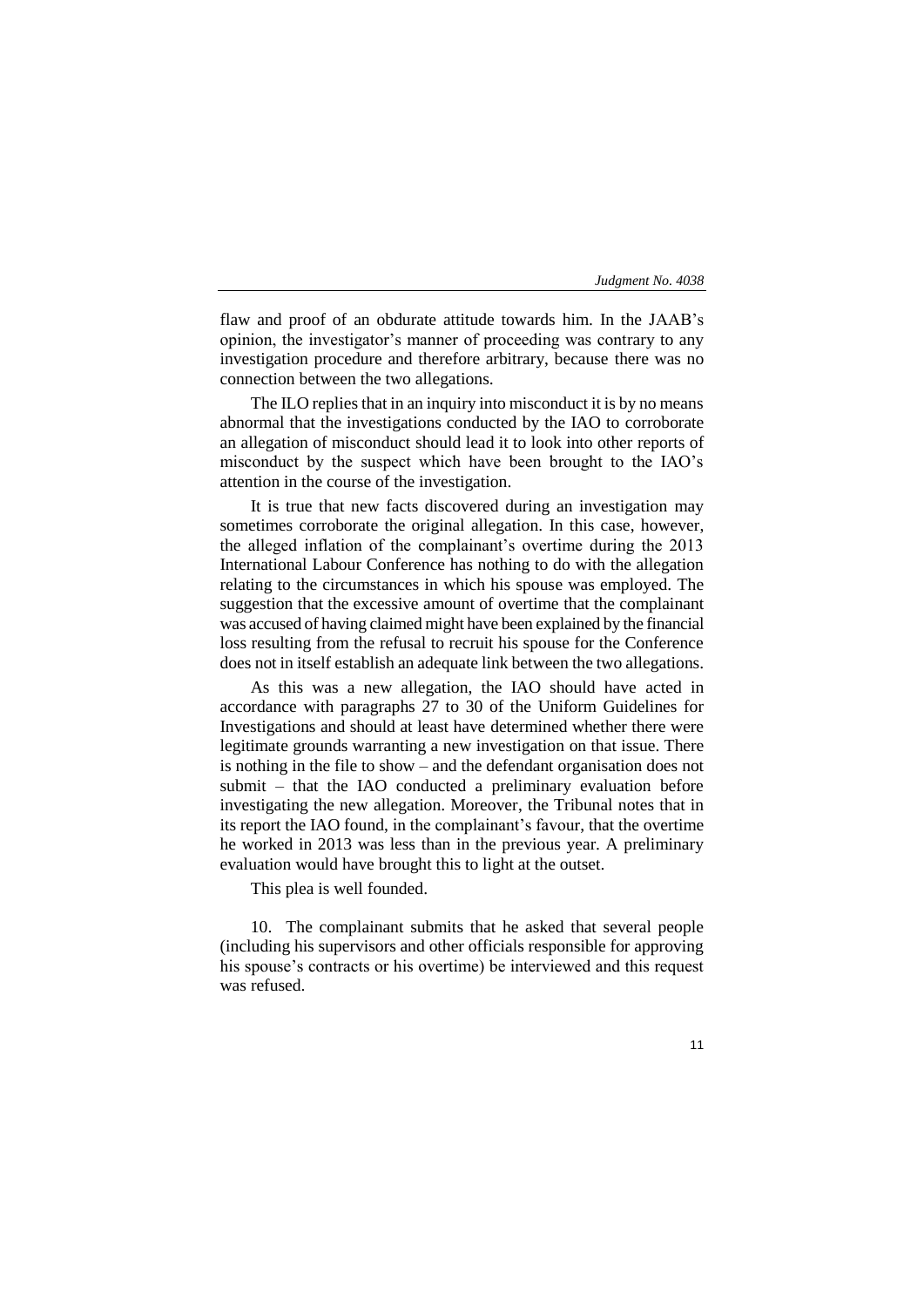The ILO replies that, to the best of its knowledge, the complainant never presented the investigators with a list of officials who should be heard.

As stated by the Organization, it is plain from the investigation report that, contrary to the complainant's assertion, his line manager and the officials responsible for approving his spouse's contracts were interviewed.

The plea is therefore unfounded.

11. The complainant contends that the investigation was inordinately long, especially in view of the simplicity of the allegations against him.

The chronology of proceedings is as follows:

- on 24 October 2012, the IAO received allegations from a whistleblower concerning the contracts of the complainant's spouse;
- on 9 November 2012, the IAO interviewed the whistleblower;
- on 28 February 2013, the head of the IAO approved its investigator's proposal to conduct a more thorough inquiry;
- on 16 December 2013, the complainant was summoned to a first interview with the investigators, which took place on 19 December 2013;
- at the beginning of 2014, the complainant asked the IAO when the investigation would end. He was told that it would be concluded by the end of February;
- on 29 July 2014, he again asked the IAO how long the investigation would last. The next day he was informed that it was still underway;
- on 25 August 2014, the complainant was summoned to a second interview which took place on 2 September 2014;
- on 14 November 2014, a minute sheet was forwarded by the head of the IAO to the Director-General, the Treasurer and Financial Comptroller and the Director of HRD. The investigation report was appended thereto;
- 12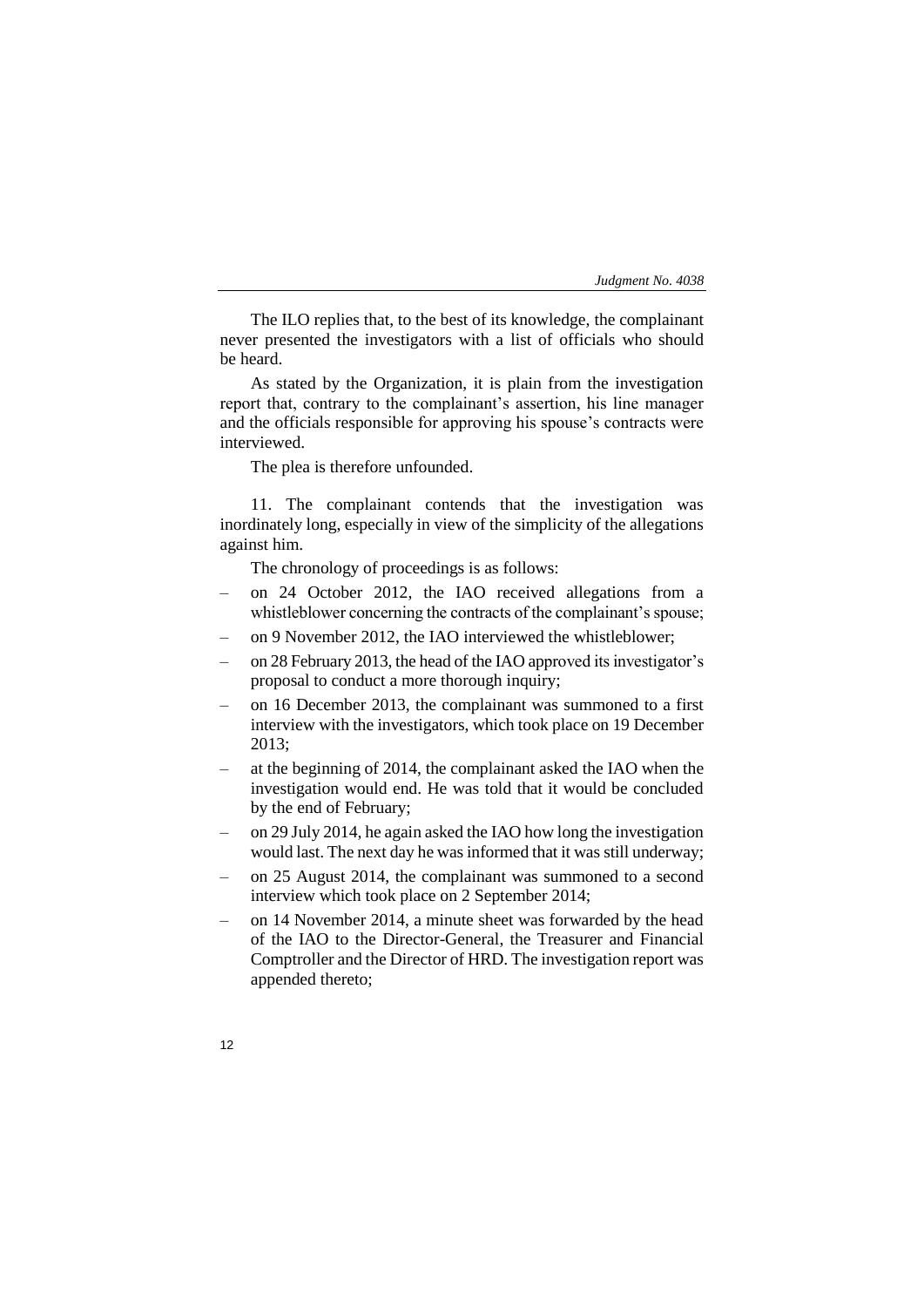| Judgment No. 4038 |
|-------------------|
|-------------------|

– on 16 December 2014, the complainant was informed that, in light of the findings of the IAO investigation report, the conclusion had been drawn that he had not committed any error warranting a disciplinary sanction.

More than 21 months elapsed between the initiation of the investigation and the date on which the complainant was officially notified of the outcome. It is true that the complainant was not informed about the investigation until 16 December 2013 when he was summoned to a first interview. However, he then had to wait for a year before knowing the outcome.

The ILO submits that the length of the investigation was justified by the fact that it concerned two officials who were suspected of misconduct, that a large number of witnesses had to be interviewed and that the additional misconduct reported during the investigation called for additional inquiries to corroborate the allegations. In addition, the ILO contends that as the number, seriousness and complexity of allegations requiring investigation are completely unforeseeable, the IAO has to use its resources and deploy its investigators "flexibly".

The Tribunal finds that the issues were relatively simple. The fact that two officials were involved was no reason to prolong the investigation, since the allegations and the witnesses were the same. The fact that the investigation was extended owing to a new allegation must be disregarded, since the investigation wrongly covered that allegation, as explained in consideration 9, above. As for the Organization's need to husband its resources and take account of the number of investigators available, whom it had to deploy "flexibly", the Tribunal draws attention to the fact that the decision whether or not to initiate an investigation is taken at the Organization's discretion. However, once an investigation is opened, it must be conducted expeditiously without the suspect having to suffer the consequences of the investigators' possible lack of time. An international organisation has an obligation to initiate the investigation in a timely manner and the corollary obligation of ensuring that the internal body responsible for investigating and reporting on the allegations has the necessary resources to carry out that responsibility (see, in this connection, Judgment 3347, under 14).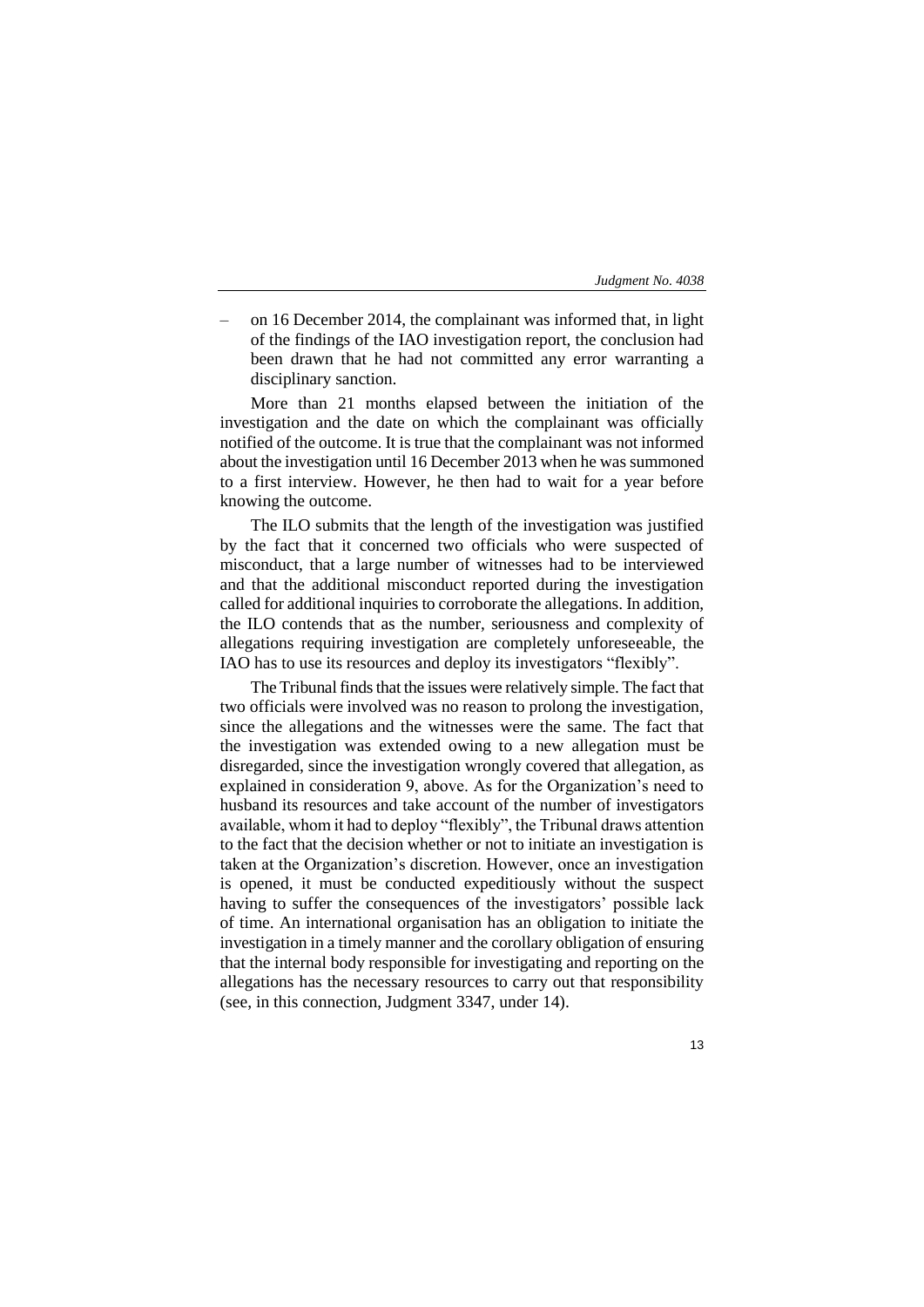In these circumstances, the duration of the investigation – more than 21 months – is inordinate, as is the period of 12 months between the date on which the complainant was first interviewed and the date on which he was notified of the outcome of the investigation.

This plea is well founded.

12. The complainant emphasises that, in its report, the JAAB noted that some interviews to which reference was made in the IAO's case opening form were not mentioned in the investigation report, a copy of which he received on 17 October 2016. The JAAB concluded that "as these [interviews] yielded information of decisive importance for the conclusions reached in the investigation, [it] considers that this amounted to manifest omissions of essential facts and constituted procedural flaws".

A flaw of this kind, based on the fact that an investigation report is incomplete, could, if proven, be relied upon in an appeal against a disciplinary decision; but given that in this case the investigation report was favourable to the complainant and that no disciplinary action was taken against him, the Tribunal fails to see how a possible lacuna in the report could be indicative of harassment.

13. The complainant was one of only two candidates who had been shortlisted in a recruitment competition, the other candidate being the husband of the secretary of the IAO. He therefore thinks that he "[had] good reason to doubt that being summoned to the investigation [interview] just before taking part in the competition was due to pure coincidence".

In its report, the JAAB states in this connection: "In view of [the complainant's] concerns, the Board examined the selection files of the competition in question (which had been made available by HRD for *in camera* perusal), but found nothing to confirm [the complainant's] suspicions."

The Tribunal finds no evidence in the file to rebut this conclusion.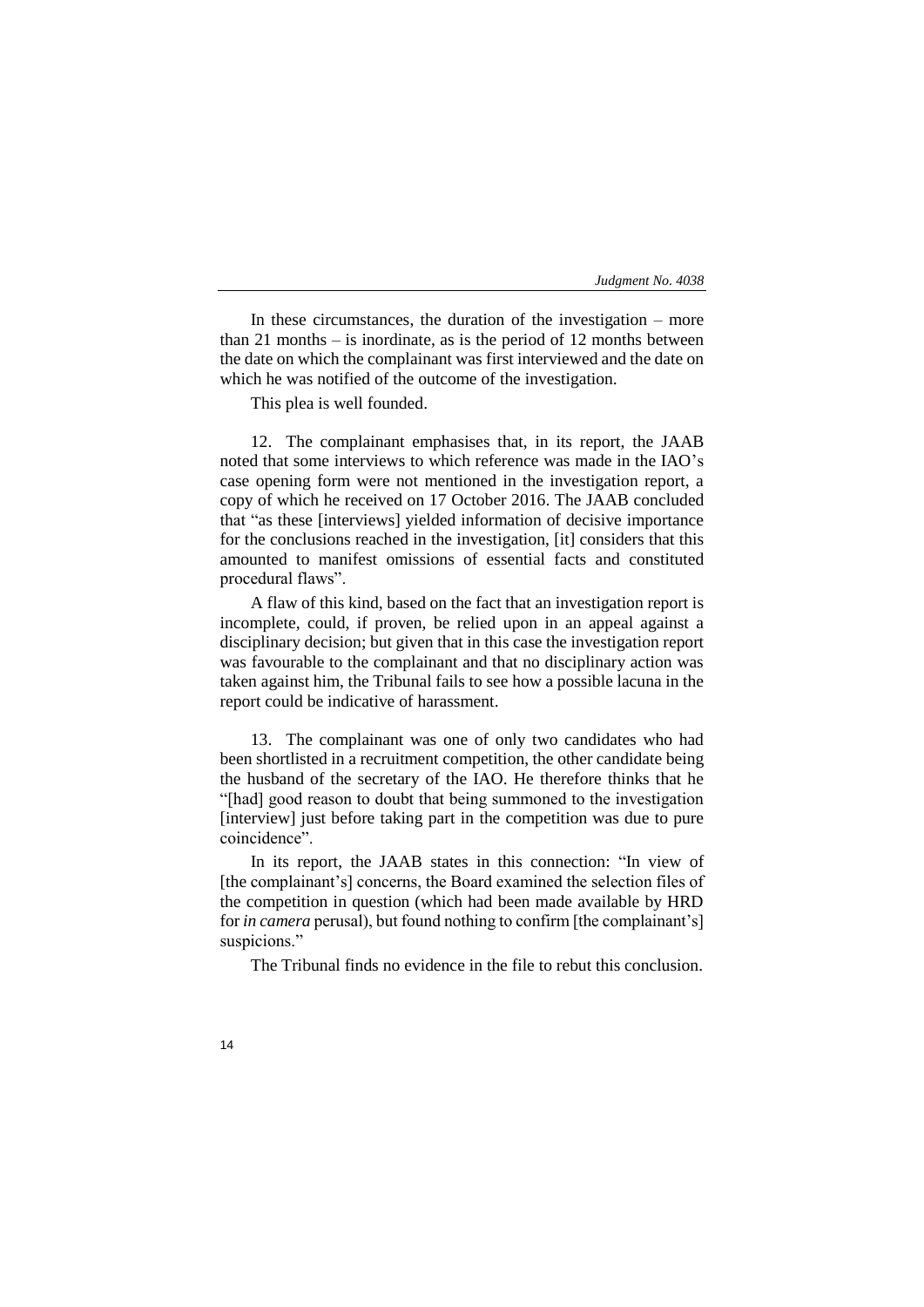14. The complainant alleges that he suffered discrimination because other colleagues who, according to him, were in the same situation, were not subjected to an investigation. In its report the JAAB noted that three officials (including the complainant) were targeted in the whistleblower's allegations of 24 October 2012, and that on 20 February 2013 the same whistleblower had submitted allegations concerning seven other officials. The JAAB observed that the various documents forwarded to it by HRD provided no indication as to why the investigation concerned only two officials, one of whom was the complainant. It concluded that the IAO should have proceeded fairly by investigating all the reported cases.

The Organization denies any breach of the principle of equal treatment and states that, in addition to the complainant and his colleague, Mr K., nine other officials named by the whistleblower formed the subject of a preliminary evaluation by the IAO which revealed no misconduct on their part, hence there was no reason to open an investigation with regard to them.

The Tribunal examined *in camera* the IAO case opening form and the final report on the allegations concerning the employment of close relations of ILO officials. These documents show that the IAO did carry out a preliminary evaluation of nine other officials' cases and, in the exercise of its discretionary power (see consideration 4, above), determined on the basis of the evidence in each individual case that there was no need for any further investigation of these officials. In light of the evidence produced by the Organization, the Tribunal considers that in so doing the IAO did not commit an error of judgement.

Moreover, since the opening of the investigation into the complainant's conduct was warranted, the fact that the investigation of other colleagues was not pursued, even if they were in the same situation, cannot be considered to be indicative of harassment in this case.

The plea therefore fails.

15. The complainant considers that he has been the victim of obduracy on the part of the IAO, and in this connection he draws attention to three findings of the JAAB.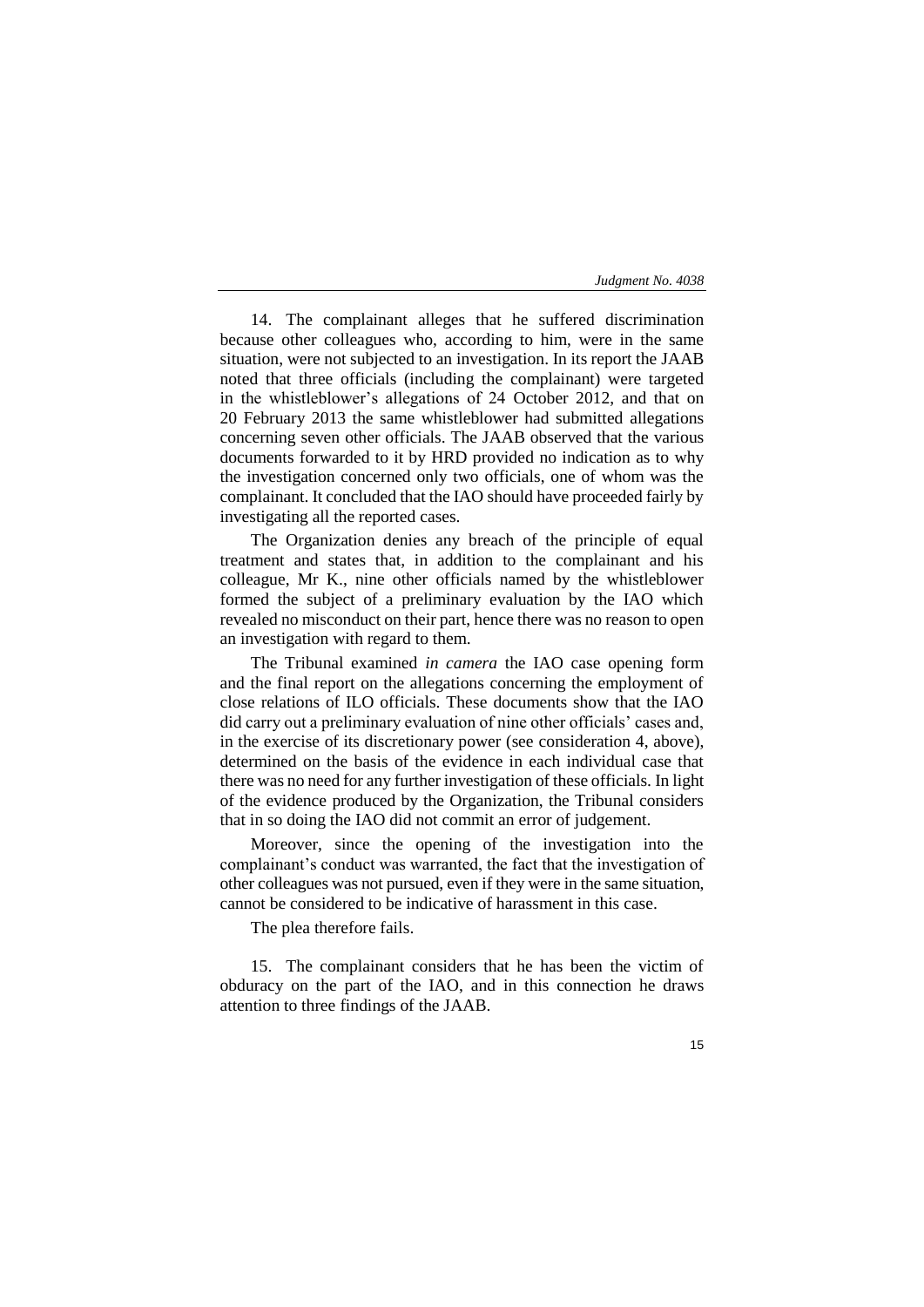First, he submits that some questions posed during the interviews by the investigators were intimidating and had nothing to do with the subject matter of the first interview. For example, he mentions the investigator's question whether his spouse knew English and her comment that she was going to check that information. While it is true that this question might appear out of place, the Tribunal notes that it is just one of many questions which, taken as a whole, cannot be termed intimidating.

As further evidence of the alleged obduracy, the complainant points to the fact that the investigator questioned him in connection with new allegations brought during the investigation about misconduct in relation to his overtime, when these were mere rumours. In this respect, reference is made to consideration 9, above.

Lastly, he alleges that during a chance meeting with the investigator at a rugby match in London, she said that there had been a wish to make "an example" of him. In this respect, the file contains a declaration by the investigator in which she acknowledges that she met the complainant at the match, but formally denies making the statement that the complainant attributes to her. As there is no evidence to support the complainant's allegation, the Tribunal cannot accept it.

16. The complainant considers that Circular No. 666 is discriminatory and that its interpretation and application have resulted in his spouse no longer being recruited by the ILO. In its report, the JAAB found that the circular is not discriminatory in itself but that some discrimination may arise from its application. Indeed, a distinction must be drawn between, on the one hand, the recruitment of a close relative to work for the International Labour Conference under so-called "conference contracts", which may be offered only once, and, on the other hand, short-term contracts, special short-term contracts and external collaboration contracts, which may be concluded on several occasions subject to justification by the relevant manager and the written authorisation of the higher level chief.

The submissions in the file show that the complainant's spouse has not been taken on since 2012. The JAAB found that the distinction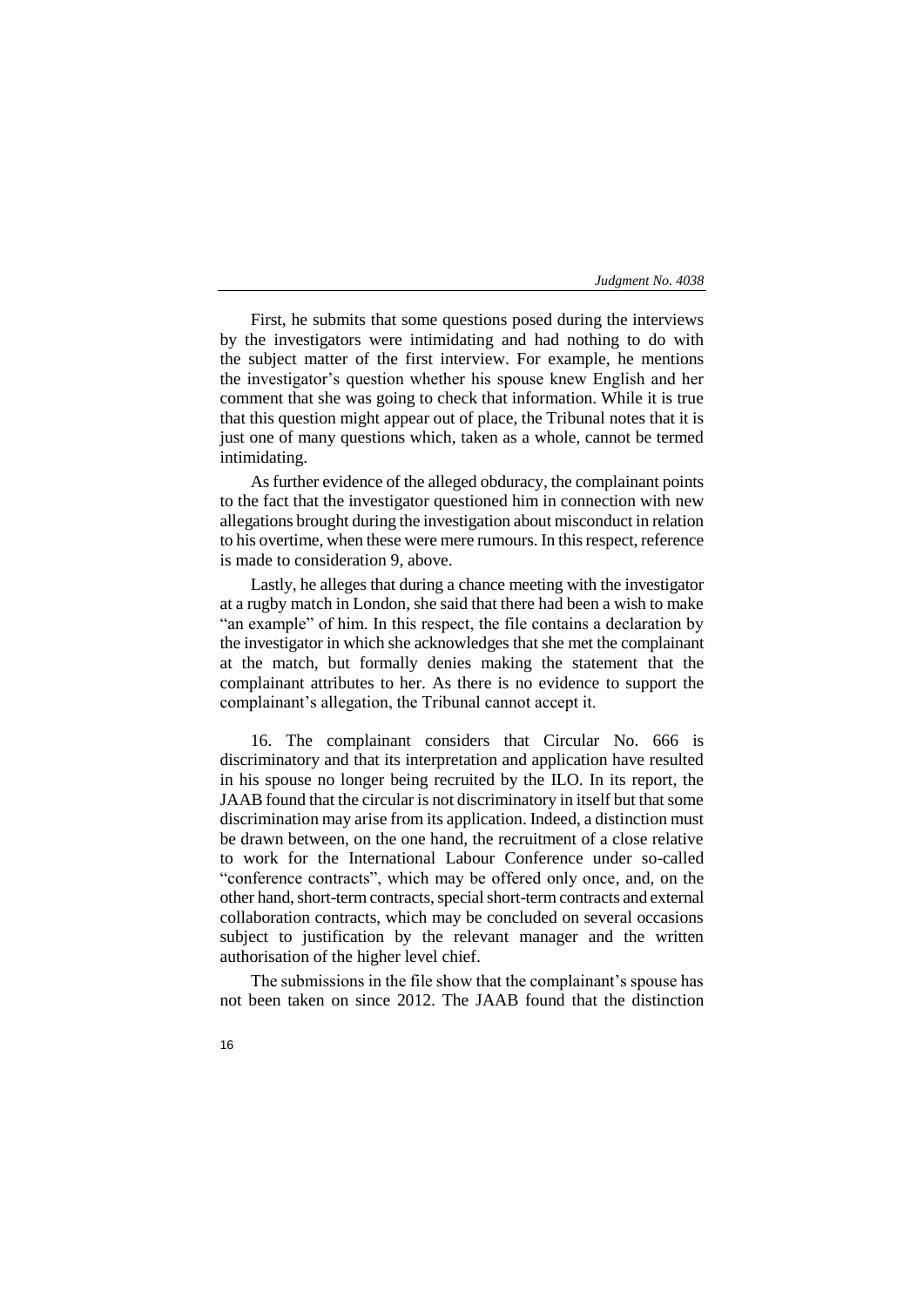between "conference contracts" and other types of contract was never mentioned at any point in the investigation and it considered that this confusion and ambiguity might have operated to the detriment of the complainant's spouse. However, the complainant has not established that this confusion was the reason why his spouse was no longer recruited under one of the contracts permitted by the circular.

17. As the JAAB rightly noted in its report, the Uniform Guidelines for Investigations constitute a framework which does not exempt the Organization from adopting its own rules, policies and procedures. The ILO has failed to do so. Moreover, it has not set any rules for the application of Circular No. 666. Had there been clear rules on the subject, this dispute could probably have been avoided.

18. Be that as it may, the Tribunal must determine whether all the elements examined above amount to institutional harassment.

The JAAB and the complainant share the view that, "taken as a whole", the elements in question lead to the conclusion that there was institutional harassment. It is correct to say that a long series of acts and omissions evidencing mismanagement which have compromised a complainant's dignity and career prospects may constitute institutional harassment (see Judgments 3315, under 22, and 3250, under 9), but this was not the case here. As explained above, most of the matters on which the complainant relies cannot be accepted. There was a reasonable explanation for these elements and thus they cannot be said to constitute harassment (see Judgments 3447, under 9, and 2524, under 25). Only two procedural flaws have been established, one of which is partly the consequence of the other: first, the flaw resulting from the extension of the investigation to cover a new allegation differing from that on which it was initiated and, secondly, the inordinate length of the investigation which was partly the result of that.

The Tribunal will examine the ILO's definition of harassment in order to determine whether these two flaws amount to an act of harassment (see Judgment 2594, under 18).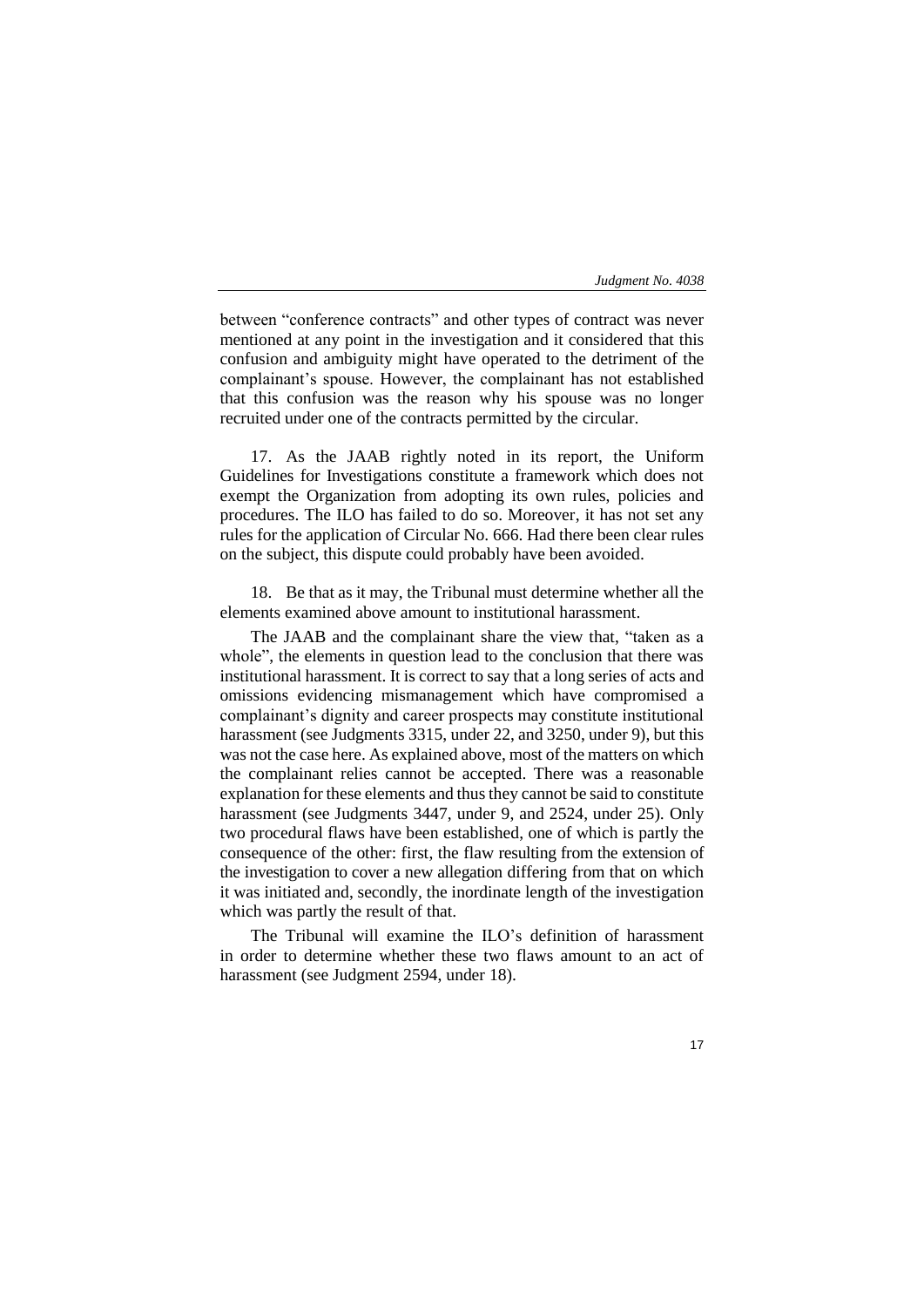At the material time, the only definition of harassment in the Staff Regulations of the International Labour Office referred to sexual harassment. However Article 2.9 of the Collective Agreement on the Prevention and Resolution of Harassment-related Grievances concluded between the International Labour Office and the Staff Union, which used to apply, and Article 13.4 of the current Staff Regulations provide sufficient insight into what the Organization regards as harassment (see Judgment 3071, under 43). The former defines it as "any act, conduct or statement or request which is unwelcome [...] and could, in all the circumstances, reasonably be regarded as harassing behaviour of a discriminatory, offensive, humiliating, intimidating or violent nature or an intrusion of privacy". The latter defines it as "any form of treatment or behaviour by an individual or group of individuals in the workplace or in connection with work, which in the perception of the recipient can reasonably be seen as creating an intimidating, hostile or abusive working environment or is used as the basis for a decision which affects that person's employment or professional situation", and goes on to explain that determining whether or not certain behaviour constitutes harassment has both subjective and objective elements including the severity and impropriety of the act, the circumstances and context of each situation, and whether the behaviour is linked to real or perceived grounds such as race, ethnicity, social origin, national extraction, nationality, gender, family status, family responsibilities, age, sexual orientation, gender identity, political opinion, religion, disability, HIV status or trade union affiliation.

In this case, it must be recalled that an investigation is not disciplinary in nature, but that its sole purpose is to ascertain all relevant facts in order to determine whether there is sufficient evidence to initiate a disciplinary procedure (see Judgments 2771, under 15, and 2364, under 3). In accordance with paragraph 19 of the Uniform Guidelines for Investigations, both inculpatory and exculpatory information must be examined. The investigation clarified matters with the result that the complainant was not charged with any wrongdoing. He was cleared of any suspicion and his career has not been hampered. This shows that, at all events, the Organization had no wish to harm or harass him. An investigation which has been opened lawfully cannot be termed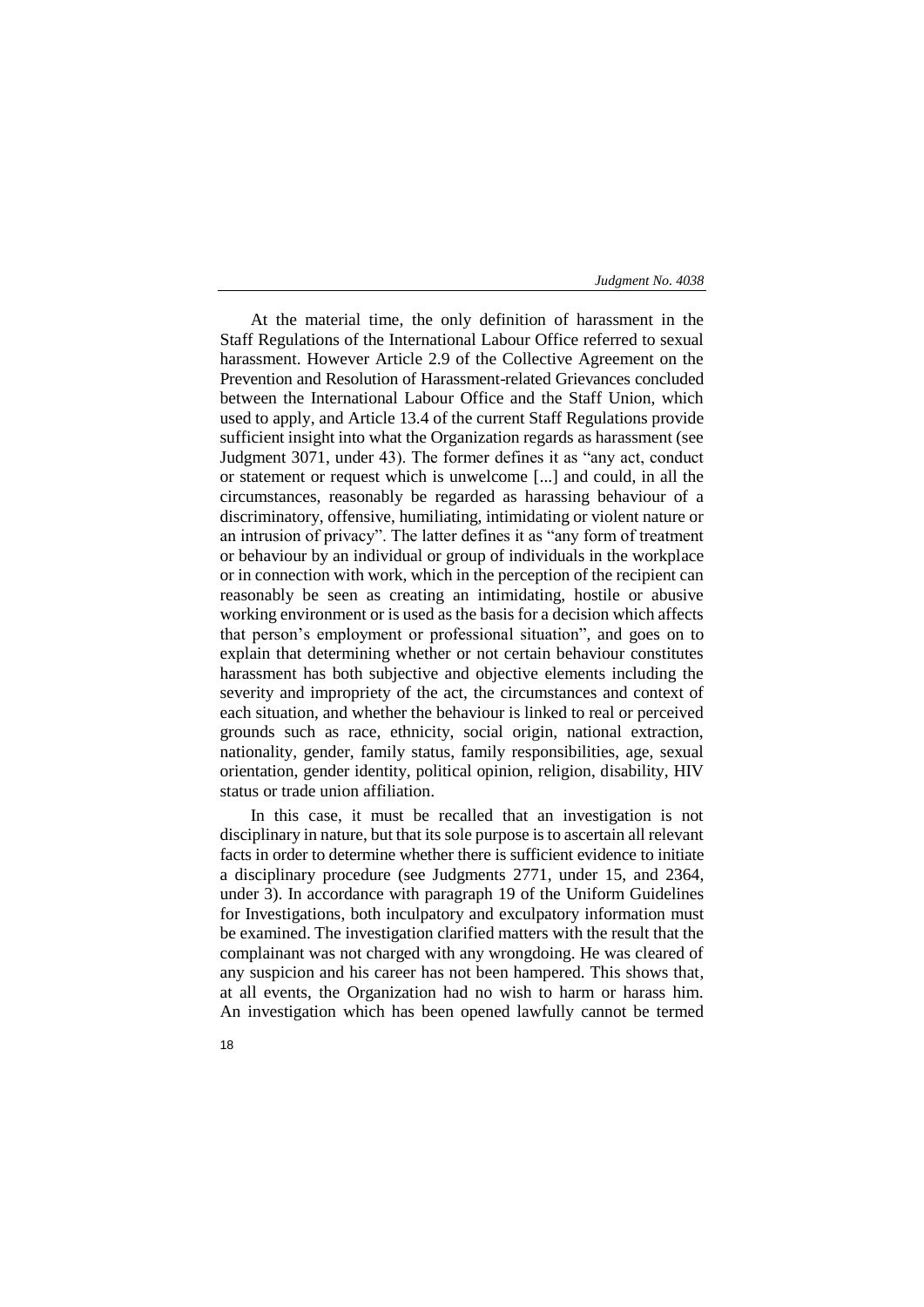| Judgment No. 4038 |  |  |  |  |
|-------------------|--|--|--|--|
|-------------------|--|--|--|--|

harassment. Admittedly, the unlawful extension of the investigation, which had already been inadmissibly delayed, made it unduly long. However, it is well settled that an unlawful decision or unsatisfactory conduct is not sufficient in itself to constitute harassment (see Judgments 3233, under 6, and 2861, under 37). In this case, the extension of the investigation prompted by new allegations and its inordinate length cannot reasonably be regarded as "harassing behaviour of a discriminatory, offensive, humiliating, intimidating or violent nature or an intrusion of privacy" (Article 2.9 of the former Collective Agreement), or as "creating an intimidating, hostile or abusive working environment", or as the "basis for a decision" affecting [the complainant's] "employment or professional situation" (Article 13.4 of the current Staff Regulations). These two flaws do not therefore constitute harassment.

They do, however, warrant redress. With regard to the length of the investigation in particular, the Tribunal pointed out in Judgment 3295, under 7, that an organisation must investigate allegations of misconduct in a timely manner both in the interests of the person being investigated and the organisation. These interests include, among other things, safeguarding the reputations of both parties and ensuring that evidence is not lost. Consequently it must be found that the delay in conducting the investigation caused the complainant moral injury which must be redressed (see, in this connection, Judgment 3064, under 11).

19. The complainant asks the Tribunal to set aside the impugned decision of the Director-General. In addition to claiming damages equal to one year's salary, he asks the Tribunal to request the Director-General to implement the recommendations of the JAAB, in other words:

- (a) to send him a letter of apology;
- (b) to circulate an information note to persons aware of the investigation so as to dispel any suspicion;
- (c) to make it clear to former and possible future employers of the complainant's spouse, through a communication from HRD, that there is nothing in the applicable rules to prevent her recruitment, in order that she does not suffer any discrimination or stigmatisation; and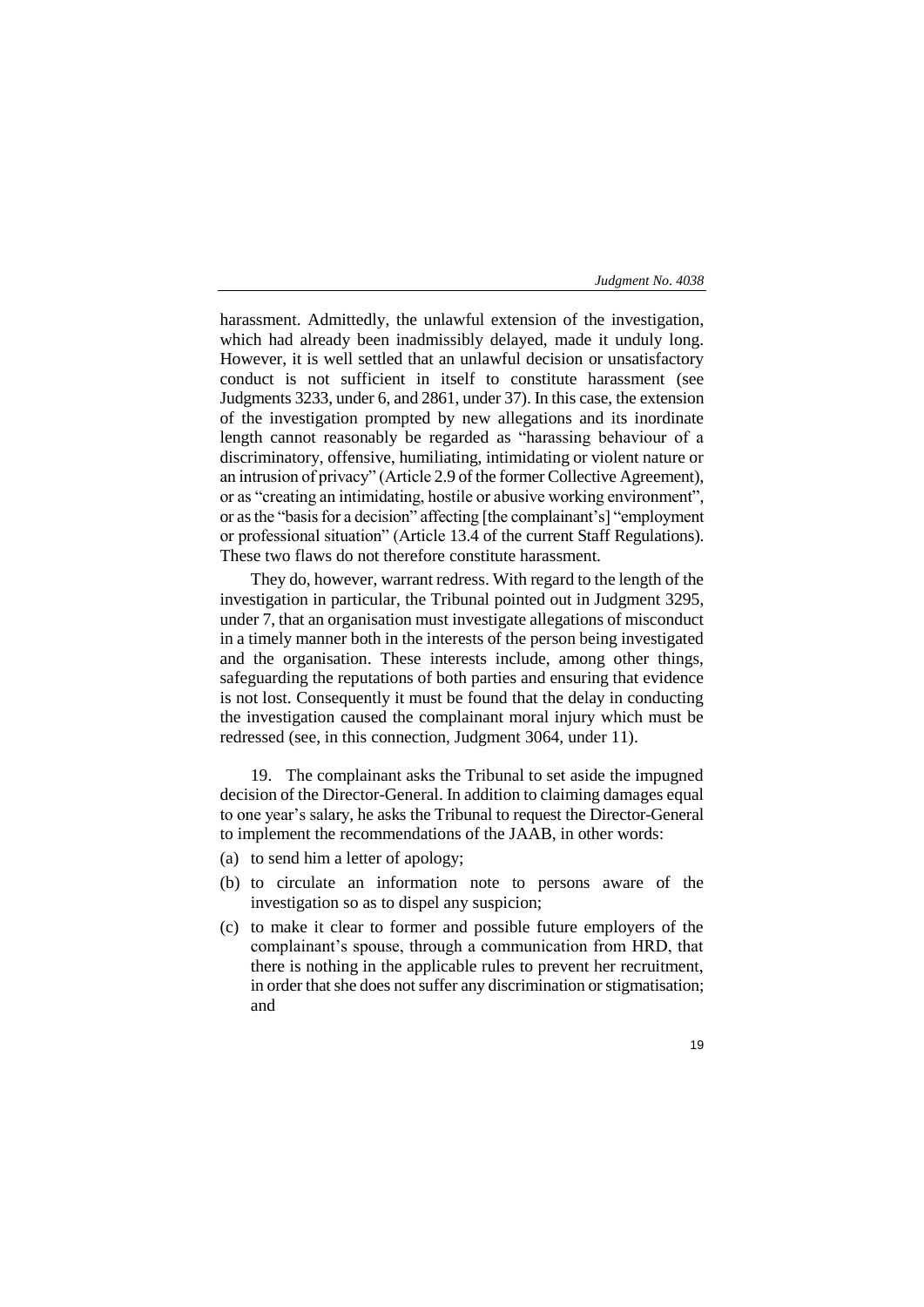(d) to take the requisite steps for the adoption of investigation rules and procedures applicable at the International Labour Office.

As far as damages are concerned, the Tribunal considers it fair to order the Organization to pay 20,000 Swiss francs in compensation for the injury suffered on account of the procedural flaw identified under consideration 9, above, and the inordinate length of the investigation noted under consideration 11.

The claims related to the other recommendations of the JAAB, which the complainant asks the Tribunal to order the Director-General to implement, cannot be allowed, as the Tribunal is not empowered to order apologies (see Judgments 3966, under 5, 3791, under 7, 3597, under 10, and 2417, under 28).

As a general rule, it is not within the Tribunal's competence to issue injunctions against organisations (see Judgments 3835, under 6, and 3506, under 18).

Accordingly, the Tribunal will set aside the Director-General's final decision of 19 July 2016 only insofar as it does not award financial compensation to the complainant.

# DECISION

For the above reasons,

- 1. The decision of the Director-General of 19 July 2016 is set aside insofar as it does not award damages to the complainant.
- 2. The ILO shall pay the complainant 20,000 Swiss francs in moral damages.
- 3. All other claims are dismissed.

In witness of this judgment, adopted on 25 April 2018, Mr Patrick Frydman, Vice-President of the Tribunal, Ms Fatoumata Diakité, Judge, and Mr Yves Kreins, Judge, sign below, as do I, Dražen Petrović, Registrar.